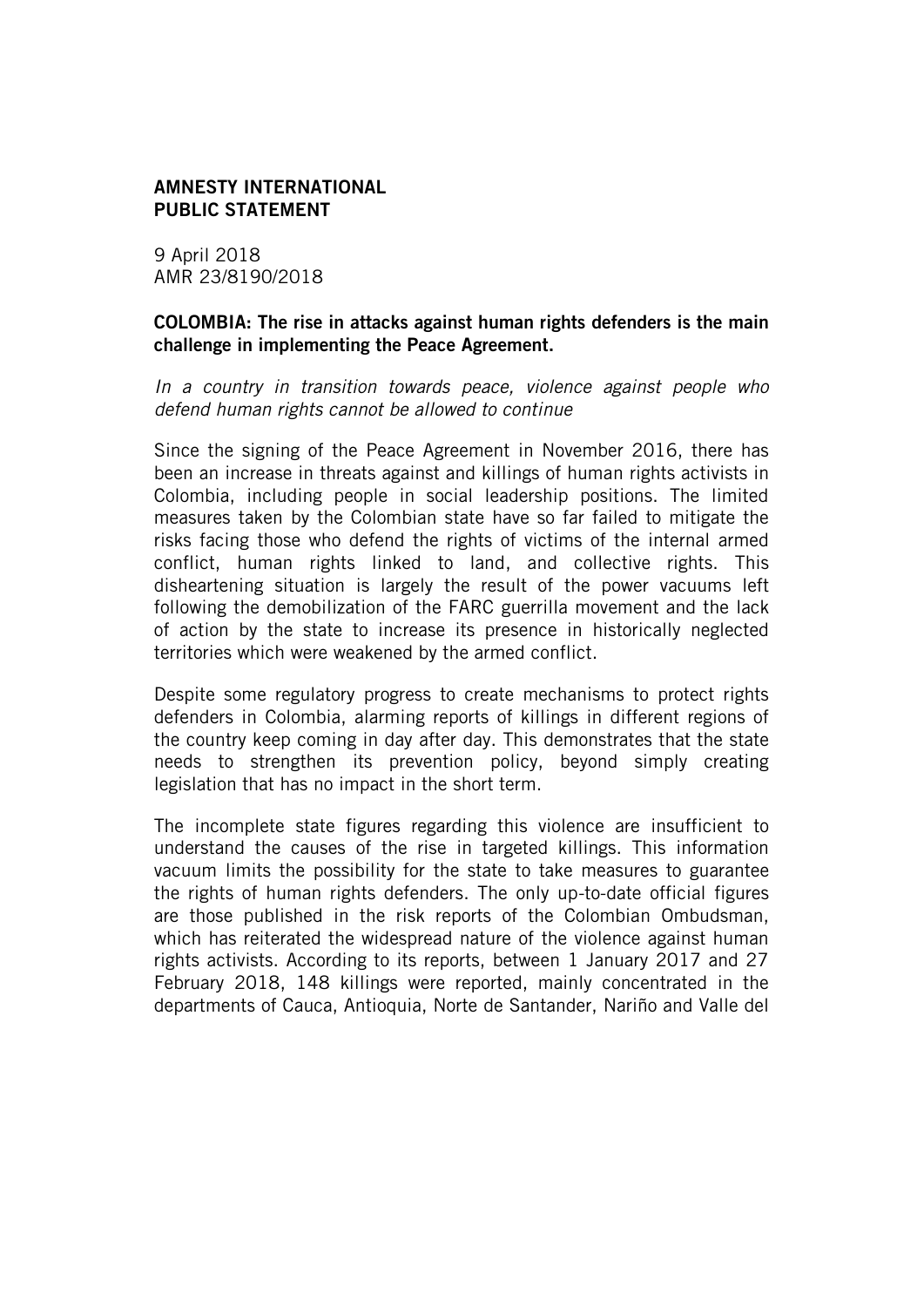# $\mathsf{C}$ auca $^1$ .

ł

Amnesty International regrets that the response from the highest levels of government to these widespread killings and threats has been to deny that the victims are being targeted due to their leadership positions and work defending human rights, thus failing to curb the patterns of violence that have intensified since the Peace Agreement was signed. Given this state of affairs, the starting point should be for the government as a whole to acknowledge the violence that persists against those who defend the public interest and human rights.

Amnesty International is particularly concerned that in some areas, such as Urabá in the north of Chocó Department, this violence against defenders of land, territory and the environment is a recycled dynamic from two decades ago when paramilitary groups acted with total impunity to dispossess settlers of their land and territories in favour of economic interests. Even though targeted killings and threats against land and territory defenders have increased in this region of the country, there has been no comprehensive response from the state.

# *Voices and experiences from the territory highlight the serious plight of human rights defenders*

Amnesty International recently undertook a mission in Colombia to document cases of human rights defenders and people in social leadership positions who are under threat.

Although the contexts of the people interviewed in Cali, Quibdó, Bogotá and Riohacha vary, by listening to their life stories it was possible to identify common points regarding the violence and threats against them and the ineffectiveness of the state in protecting their lives and physical integrity. This information was corroborated with the Ombudsman at the territorial level, as well as with international organizations with a presence on the ground.

Work to defend human rights in Colombia has been risky, historically, given the contexts of violence and social exclusion, and stigmatization of this kind of work. In spite of these adverse conditions, the people who shared

<sup>&</sup>lt;sup>1</sup> Colombian Ombudsman, Early Warning No. 026/18, 28 February 2018.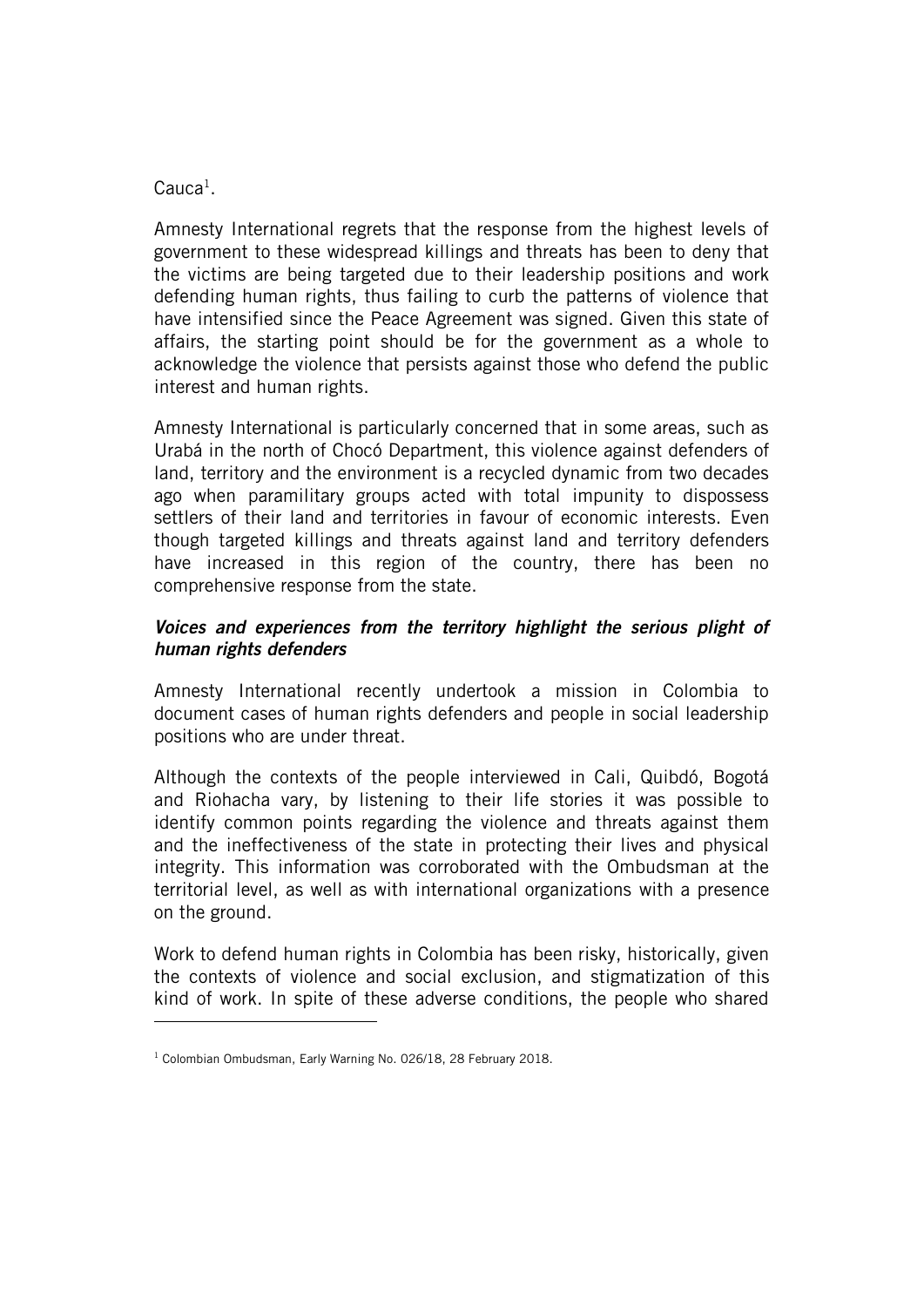their experiences with Amnesty International all said that their vocation to defend human rights is far stronger than the attempts to force them into silence. In a country where the rights of victims, territorial and environmental rights, and collective rights in general are violated on a daily basis, it is essential to have social and community reporting mechanisms that ensure people are heard at the national and international levels. Despite the constant threats and the risks inherent in their work, Colombian rights defenders demonstrate tenacity and commitment. Their stories show that they underpin a social fabric that has been battered by the armed conflict.

Through the testimonies gathered in different regions of Colombia, a bleak and worrying picture emerged of a country which is supposed to be engaged in an unprecedented peace-building process. Below, Amnesty International highlights three common shortcomings that the Colombian state should promptly address to put an end to the threats against and killing of defenders:

- (i) Limiting the protection of human rights defenders and the prevention of attacks in areas of armed conflict to police measures such as the use of bulletproof vests or the provision of armed escorts. Such measures, which are offered by the National Protection Unit and can be effective in some contexts, can actually increase the risk for those under threat. Indeed, in areas where violence prevails, such measures have been found to heighten the risk. Moreover, rights defenders consider that such mechanisms limit their ability to carry out their activities, since they restrict their movements, make them feel that they are being constantly monitored by agents of the state and attract the attention of the armed groups that seek to silence them.
- (ii) Limiting prevention and protection to individual rather than collective measures. Human rights defence work commonly concerns whole communities, with people in leadership roles representing a collective. Current protection measures only provide protection for individuals and not the communities to which they belong. This focus on individuals disregards the fact that human rights defenders play a valuable collective role and that their communities are at the heart of their protection and defence work. The people interviewed by Amnesty International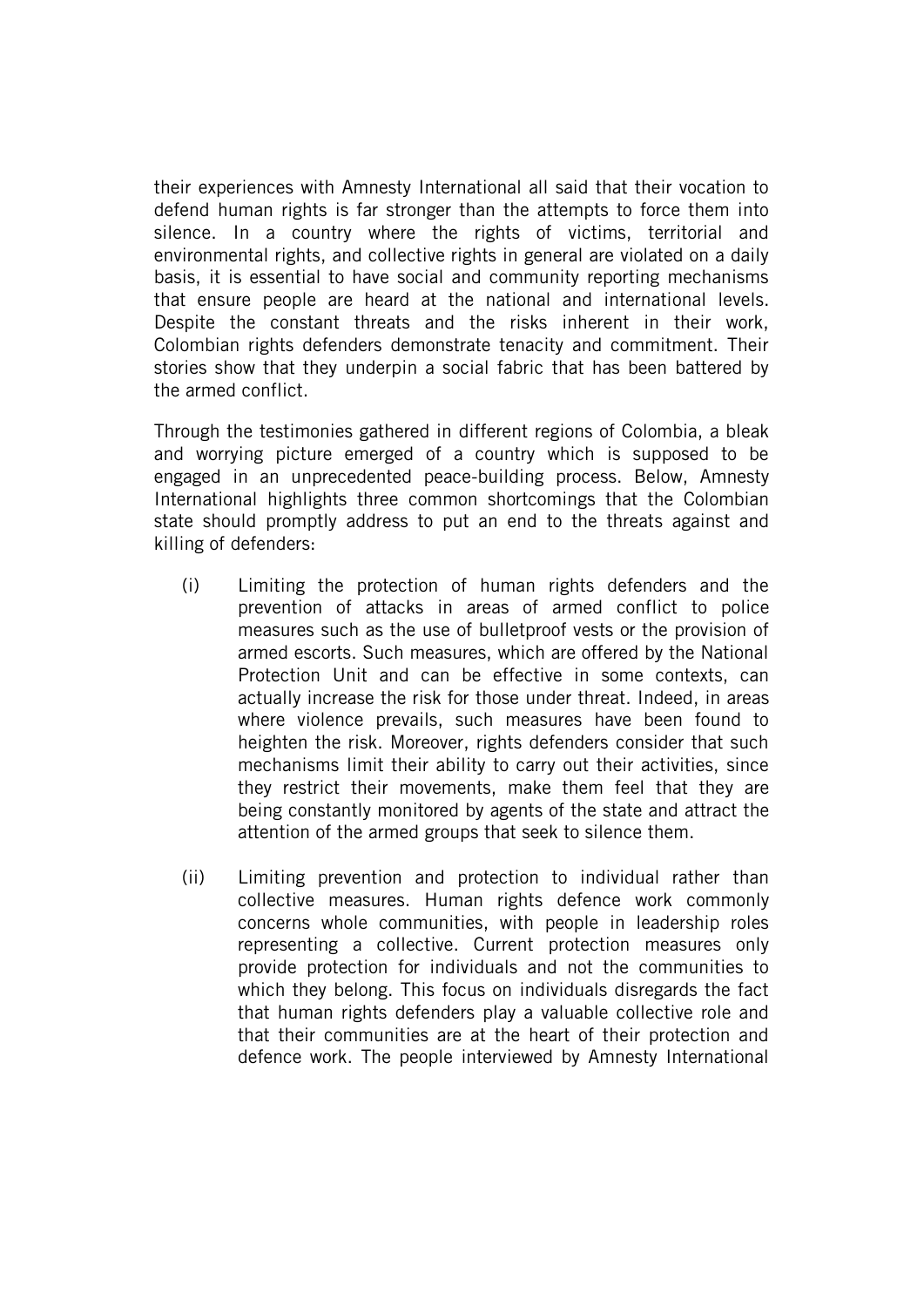stressed the need to create a system of collective protection measures with input from the communities themselves to determine the type of protection needed by their leaders and human rights defenders. Such measures should also contribute to strengthening the social fabric that has been severely weakened by the violence.

(iii) Leading on from the previous point, current protection measures do not properly address the differentiated impacts of violence. The effective inclusion of differentiated gender and ethnic perspectives is one of the main improvements needed to the current system. The state provides similar protection measures irrespective of the gender or specific ethnic characteristics of rights defenders, ignoring the repeated calls of human rights organizations and international bodies to correct this. For rights defenders and Indigenous leaders, the Colombian state is urged to recognize their own protection mechanisms, such as the Indigenous  $Guard^2$ , and find ways of harmonizing the institutional offer with the specific, ancestral mechanisms of Indigenous Peoples.

For women in leadership positions, the National Protection Unit should take decisive action to implement measures with a gender perspective that respect the wishes of the women requiring protection. In these cases, the majority of women have received sexist threats or threats of sexual violence and, therefore, the institutional response should aim to eliminate the factors that generate this type of violence and give women the confidence to continue their work with the necessary support.

Amnesty International has documented cases of women human rights defenders losing custody of their children due to the extraordinary risks they face, which extend to their families. In these cases, the authorities only consider the option of removing children from the nuclear family, which is a violation of their human rights and further proof of the state's lack of interest in providing a comprehensive, differentiated response.

ł

<sup>&</sup>lt;sup>2</sup> The unarmed, collective security force for Indigenous Peoples in Colombia.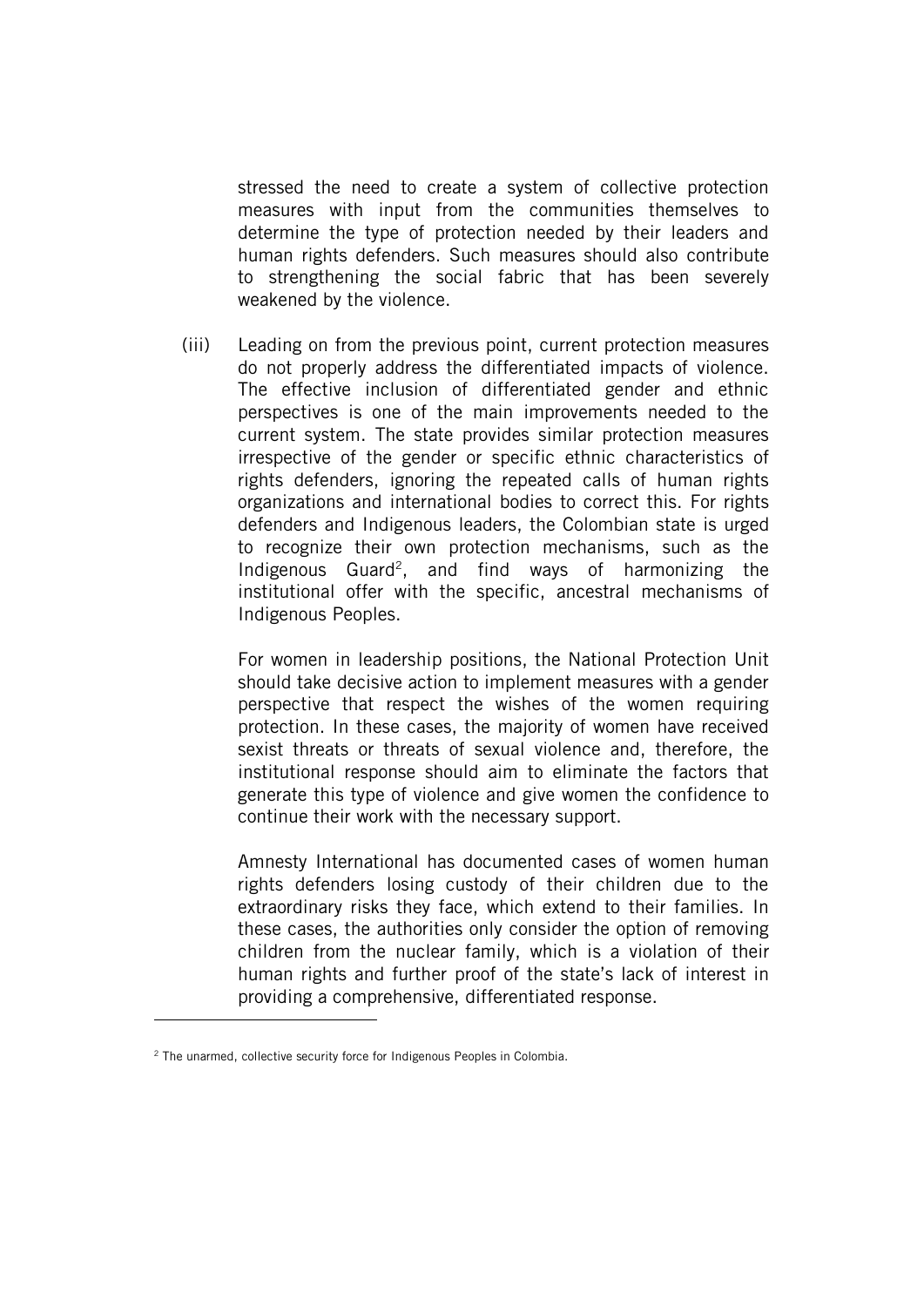# *The state must take immediate action to curb targeted violence against human rights defenders*

Amnesty International expresses its concern that violent deaths are being reported on a daily basis in Colombia, calling for the state to acknowledge that it has failed to implement comprehensive protection measures and that it must take immediate action to contain this wave of violence. The Colombian state cannot continue neglecting its duty to safeguard the lives and physical integrity of rights defenders, which constitutes a breach of its duties under the United Nations Declaration on Human Rights Defenders of 1998, among other binding treaties.

An initial step towards preventing targeted threats and killings of people in leadership positions or who defend human rights in conflict zones should be to grant protection that extends beyond police measures and measures for individuals. The Colombian state has failed to acknowledge that these targeted killings are linked to conflict dynamics or criminal interests that transcend the individual. The absence of the state and its weakness in guaranteeing human rights has given rise to an environment in which criminal groups can attack local leaders. Communities and territories historically affected by violence cannot continue waiting for the state to establish a full presence, beyond the current military presence.

In this respect, national, departmental and municipal government institutions should take coordinated action to safeguard the lives, physical integrity and safety of human rights defenders. This task does not fall solely to the National Protection Unit, but should also include a comprehensive analysis of the factors that generate this type of widespread violence and should be implemented as a state policy.

At present, the burden for requesting protection measures from the state falls to the people who have received threats, who often live in remote parts of the country and have to deal with a centralized system removed from their contexts. The measures in place do not yet meet the needs on the ground and are not adapted to living conditions in the areas where most violence has been reported since the signing of the Peace Agreement. Given the seriousness of the situation, it is the duty of the state to implement decentralized mechanisms that immediately respond to the early warnings issued by the Ombudsman and to maintain ongoing dialogue